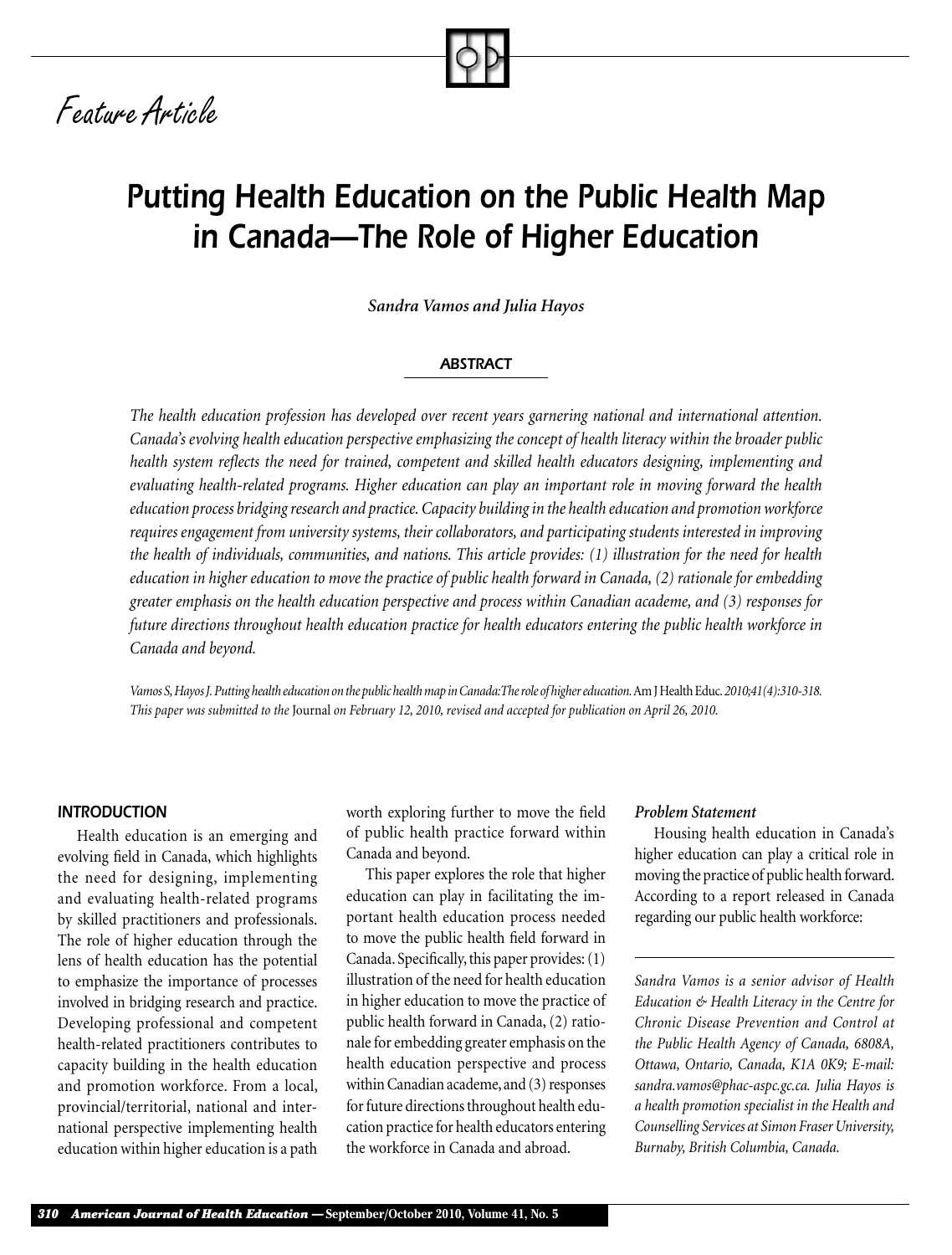There are few dedicated public health education and continuing education programs. The graduate programs that do exist tend to focus on epidemiology and research skills, so many graduates go into research rather than public health practice. Those who do practice public health feel their training has not prepared them adequately. $1(p, 2)$ 

Furthermore, according to the report, there are a large number of public health professionals who lack specialized training and competencies in public health, a high percentage of vacant public health positions, an unbalanced distribution of resources between and within jurisdictions for public health issues, and a lack of capacity to respond to the latest and evolving health issues.<sup>1</sup> In addition, new public health issues often necessitate new program responses with little attention to the capacities needed to target these new issues and the impacts they will have on existing programs.

*Health literate practitioners: a Canadian priority*. Higher education can contribute to the preparation of skilled, health literate individuals who have the capacity to respond to the health issues of the 21st century. Health literacy is defined as "the ability to access, understand, evaluate and communicate information as a way to promote, maintain, and improve health in a variety of settings across the life-course."2 Health literacy is a concept, an outcome, and a public health goal.3 According to Canada's Expert Panel on Health Literacy,<sup>4</sup> a lack of awareness and knowledge about health literacy among health professionals coupled with inadequate workplace training and education are significant barriers for health literacy in Canada.

The Expert Panel put forth recommendations and promising approaches to address these barriers in their 2008 report entitled *A Vision for a Health Literate Canada*. 4 Among the recommendations and approaches the Expert Panel advocates the following: (1) make health literacy a mandatory component of curricula, (2) disseminate health literacy reports, articles and journals to be read by health and education professionals, (3) involve all levels of government in the development and supporting of health literacy policies and programs, and (4) develop pertinent funding streams to address health literacy research and programming. These actions identify higher education as a priority in Canada's health literacy agenda. being cognizant of the Panel's vision statement of a health literate Canada may also alert post-secondary systems to examine the role they can play in enhancing individuals' health literacy skills to manage interactions transferable in diverse contexts and settings. The Panel's vision of a health literate Canada states:

All people in Canada have the capacity, opportunities, and support they need to obtain and use health information effectively, to act as informed partners in the care of themselves, their families, and communities, and to manage interactions in a variety of settings that affect health and well-being.4(p. 3)

This pan-Canadian objective draws attention to higher education as a means to influence health literacy. In doing so, health literacy is conceptualized as a process and outcome of health education programming.

National and provincial/territorial strategies needed to support the aforementioned vision and recommendations and bring health education to the forefront of the Canadian university agenda are less clear and developed. Achieving the recommendations will require cooperation and collaboration from a range of stakeholders with university systems including governments at all levels and across sectors (i.e., health and education systems), and professional health-related organizations.4 With no federal department of education in Canada, education is a provincial/territorial responsibility. There is a need for each jurisdiction (i.e., Ministry of Education and Ministry of Advanced Education) to consult with their respective universities and public health professionals to explore the role that health education programs can play in developing students' health-related knowledge, skills and competencies transferable to the public health

workforce. To achieve government and institutional support to secure the allocation of resources needed to advance health education, the establishment of health education programmatic relevance to the outcome of health literacy in both Canada and beyond must first be understood.

*Health literate practitioners: a global pri*ority. By revisiting the Ottawa Charter,<sup>5</sup> we can be reminded of the need for individuals studying at the higher education level to be trained and engaged in the health education perspective infused with critical health literacy skills. The Ottawa Charter for health promotion states that "health is created in the contest of everyday life, where people live, love, work and play."5 According to Kickbusch,Wait, and Maag, the Charter also states that we need health literacy skills in our capacity as citizens, patients, and consumers.6 Furthermore, health literacy skills include: (1) Basic health competencies, i.e., application of health promoting, health protecting and disease preventing behaviours, as well as self-care; (2) Patient competencies, i.e., navigation of the health system and act as an active partner to professionals; (3) Consumer competencies, i.e., making health decisions in the selection and use of goods and services and to act upon consumer rights if necessary; and (4) Citizen competencies (through informed voting behaviours, knowledge of health rights, advocacy for health issues and membership of patient and health organizations). building these competencies through higher education institutions is a critical empowerment strategy and health literacy contributes to a public health goal.<sup>3</sup>

According to Nutbeam, by recognizing the goal of empowerment through the development of health literacy using health education, there are clear implications for the scope of the content for health education and communication strategies.7 Not only should health education enhance knowledge, skills and capacity to act (i.e., self management of disease), it could also raise awareness for determinants of health and be directed to those actions which may lead to modification of such determinants<sup>7</sup>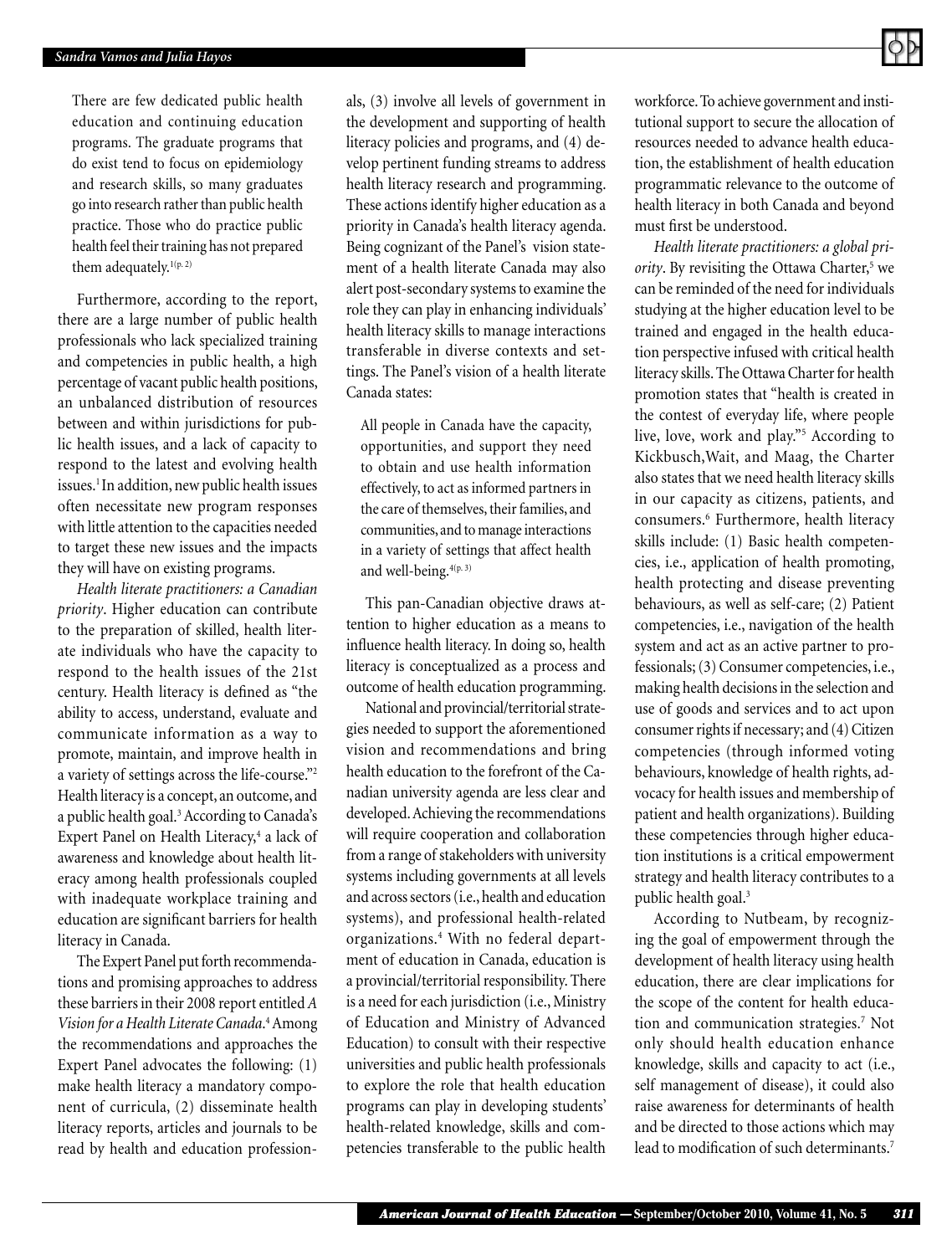Furthermore, health literacy is the outcome of education rather than a factor that may influence the outcome.<sup>7</sup> In other words, individuals who have enhanced health literacy levels will be enabled to engage in personal health enhancing actions, as well as influence others towards healthy decisions through health education programming efforts. If achieving health literacy is to be a goal, there will need to be a more sophisticated understanding of the potential of education to ensure the widening of content and methods.<sup>7</sup> This conceptualization of health literacy as an individual 'asset' requires a commitment by higher education to produce a highquality health education workforce using health education as a tool.

*Canadian health-related graduate program offerings and trends*. Health education practices have evolved within Canadian settings where health is viewed as an integral part of every system including: social, environmental, cultural, political and economic. While health-related degree options in Canadian universities have recently placed increased emphasis on developing their public health programs, academic preparation for health educators remain limited in comparison (i.e., health education majors, health teacher certification, school health education, community health education, etc.). There appears to be a disconnect between the emerging health education field and opportunities offered in higher education.

There has been a recent surge by Canadian universities to offer Masters in Public Health (MPH) degrees as a national effort to address societal needs for education about public health issues.<sup>8</sup> These higher education offerings can be housed in the relatively new Canadian schools of public health (non-accredited body), while other institutions provide the degree through a health-related department or center, such as health sciences or health promotion. Individuals who obtain MPH degrees often work in public health agencies at varying degrees of government, often as trained managers and public health planners.<sup>8</sup> Unlike the U.S., there appears to be both

a lack of health education degrees (MEd, MA, MSc) offered throughout Canada and associated health educator role delineation. For example, the only MEd/MA in Canada specializing in Health Education and Physical Activity (HEPA) is housed within the Faculty of Education and currently offered at Simon Fraser University in Vancouver, british Columbia. These degree options focus on curricular and instructional domains as well as developing, implementing and evaluating health education programs in collaboration with school and community partnerships to promote health literacy in educational settings.

Whereas the intent of this paper is not to provide an exhaustive description of Canadian university program offerings in the areas of health, it is relevant to provide an overview of the current Canadian university programmatic landscape. It is important to note that degrees of study often vary according to prescribed degree requirements (i.e., scope and nature of coursework), and program design and delivery according to the respective faculty and/or department under which the program is housed. Table 3 provides an overview of Canadian university graduate offerings in the areas of health education, public health, health promotion and community health sciences.

*Canadian health education organizations*. The health education practice in Canada is limited by both the lack of academic offerings and pan-Canadian professional health education organizations supporting key health education and health literacy-related skill-sets within such broader domains of public health practice. Increasing the preparation and practice of entry-level educators via higher education (using a framework which was a result of the U.S. Role Delineation Project launched 30 years ago) could move the practice of health education forward in Canada. At this time, Canada does not have a Coalition of National Health Education Organizations (CNHEO) like their U.S. counterpart. The CNHEO "has as its primary mission the mobilization of the resources of the Health Education Profession in order to expand and improve health education, regardless of the setting."9 This coalition of 10 national organizations, each of which is a professional health education organization, has an organizationally distinct health education component with principal membership of professional health educators, shares a strategic plan for health education and increases the visibility for the health education profession.<sup>9</sup>

# *Rationale for Critical Health Education Perspective and Process in Canadian Academe*

The public health framework has often focused on a population and global health approach in higher education. We cannot lose sight of the evolving health education perspective focusing on individual health, positive decision-making and enhanced self-management. This emphasizes a health literacy approach to empower individuals and communities while linking health and learning strategies. This new perspective encompasses a process, which facilitates the skills embedded in developing, implementing and evaluating health education programs. Whereas it is difficult to find Canadian documentation supporting the role that health educators play within the diverse Canadian system, much can be learned from the U.S. health education system. Research has been conducted with U.S. health educators to develop, augment and support the core competencies, professional preparation programs and quality assurance mechanisms for the health education profession as described further below.

# *Investing in the Health Education Perspective in Canada*

According to Eddy, the foundation of health educators' skill sets resides in the ability to engage in the general process of designing, implementing and evaluating health education and health promotion interventions.<sup>10</sup> By mastering this process, health educators should be able to translate their broad *skill sets* to any problem and population of interest. In doing so, these *health literate individuals* will be inacting the health education process and essential components of health literacy (i.e., access,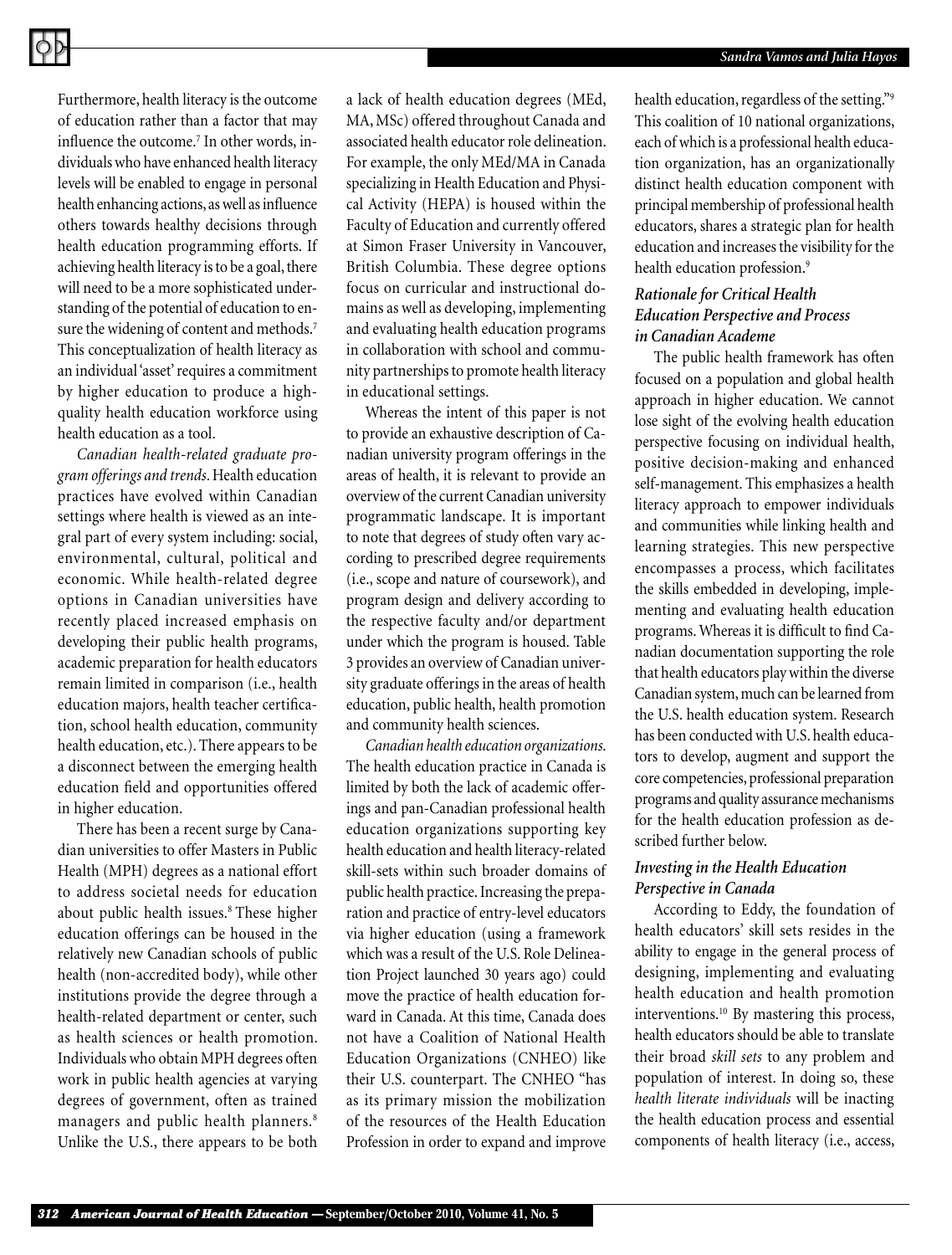comprehend, evaluate, communicate) to promote health and prevent disease. Eddy further states that:

…the process of health education is theoretically sound, and is analogous to many other process-oriented approaches to program design. So, whether you define your profession as an AIDS educator, a community-based participatory researcher, or an interventionist, you will ultimately use many of the processes and procedures outlined by the health education profession.10(p. 261)

Through sound skills in the health education process, a practitioner should be able to take any population with accompanying needs and address them through an effective program. These skills are the essence of health literacy; it is here that higher education can play a significant role in the future of public health by facilitating future practitioners' adoption of the skills to practice in any setting and with any audience.

## *Evolving Health Education Perspective in Canada*

Recently, Canada has taken an interest in comprehensive school health education and the health literacy concept to prevent disease and promote health.<sup>11</sup> "School health is emerging as a focus for policy makers, health practitioners, educators and the general public."<sup>11(p. 8)</sup> As the demand for comprehensive health education programming, resulting in health-literate students, in the education system increases, skilled practitioners will be required to ensure this curriculum is implemented and embedded in an effective, sustainable and efficient manner.

School health education in Canada is evolving as the health and education sectors begin to align their interests and goals to acknowledge the important link between health and learning.<sup>12</sup> According to an International Adult Literacy and Skills Survey,<sup>13</sup> 60% of Canadians are not health literate (lack the ability to access, comprehend, evaluate and communicate health information in order to make informed health decisions). With Canadian schools currently addressing one-third of the population (children and youth) across the nation, $14$  they are a potential forum to reach a large number of individuals over an extended period of time. In conjunction with public health efforts to respond to Canadian's emerging health needs, school health educators can play an important role in prevention, management, and empowerment.

There has been an emergence of new organizations and institutions advocating for improved health education programs in our school systems such as the Canadian Council on Learning (CCL), the Joint Consortium for School Health (JCSH), and the Canadian Association for School Health (CASH). These bodies endorse the need for health education professional preparation programs in higher education. Integrating health literacy as a mandatory component of health curricula from primary to higher education, coupled with health-related professional registration and certification efforts, is part of the Pan-Canadian Strategy on Health Literacy to create a health-literate Canada.4

In March 2008, the Canadian Institutes for Health Research (CIHR) International Health Literacy Research Team hosted an International Symposium in Vancouver, british Columbia. The purpose of the symposium was to build academic-community partnerships and support the development of a Canada-International cooperation emphasizing the sharing of knowledge and practice that contributes to quality of life through school health literacy efforts.<sup>2</sup> Researchers, government agencies, universities, school districts, students and community members discussed research agendas, tools, methods, resources, programs, training capacity and infrastructure to educate students K- Post Doctoral and community learners on issues related to advancing health literacy and health outcomes. This partnership has facilitated dialogue towards structural and procedural arrangements needed within education systems, including programmatic responses to support the new research being conducted in this area. The aim was to contribute to the importance of empowering

individuals, schools and communities in a new health paradigm.

# *Quality Assurance Mechanisms to Promote Health Education*

Certification, credentialing, accreditation and competencies serve to promote the health education process and profession. "In some countries governments have established processes which govern the professional accreditation of professional preparation at the university level, in other countries such systems do not exist."15(p. 33) For example, in Canada within the larger public health system enveloping health promotion and education, health educators remain in the non-regulated section of health care providers, meaning that their training is not standardized, their position is not accredited, nor is credentialing consistent. Whereas in the U.S., the health education profession has made significant progress promoting quality assurance in professional preparation, which has been bolstered considerably by credentialing of health educators, through individual certification and program approval and accreditation mechanisms.16

Over the past 60 years the U.S. health education field has been supported and strengthened by several quality assurance systems including: The National Commission for Health Education Credentialing (NCHEC), The Council on Education for Public Health (CEPH), The National Council for Accreditation of Teacher Education (NCATE), The American Association for Health Education (AAHE), and The Society for Public Health Education (SOPHE).17 "An individual graduating from an accreditated program, particularly when coupled with a form of individual credentialing, such as certification, licensure, or registration, establishes clear expectations about the skills and competencies that the employer should expect of graduates of accredited professional programs."16(p680) From this perspective, graduates from those institutions of higher education which have adopted the work and recommendations of the National Task Force on Accreditation in Health Education qualify for more for competitive employ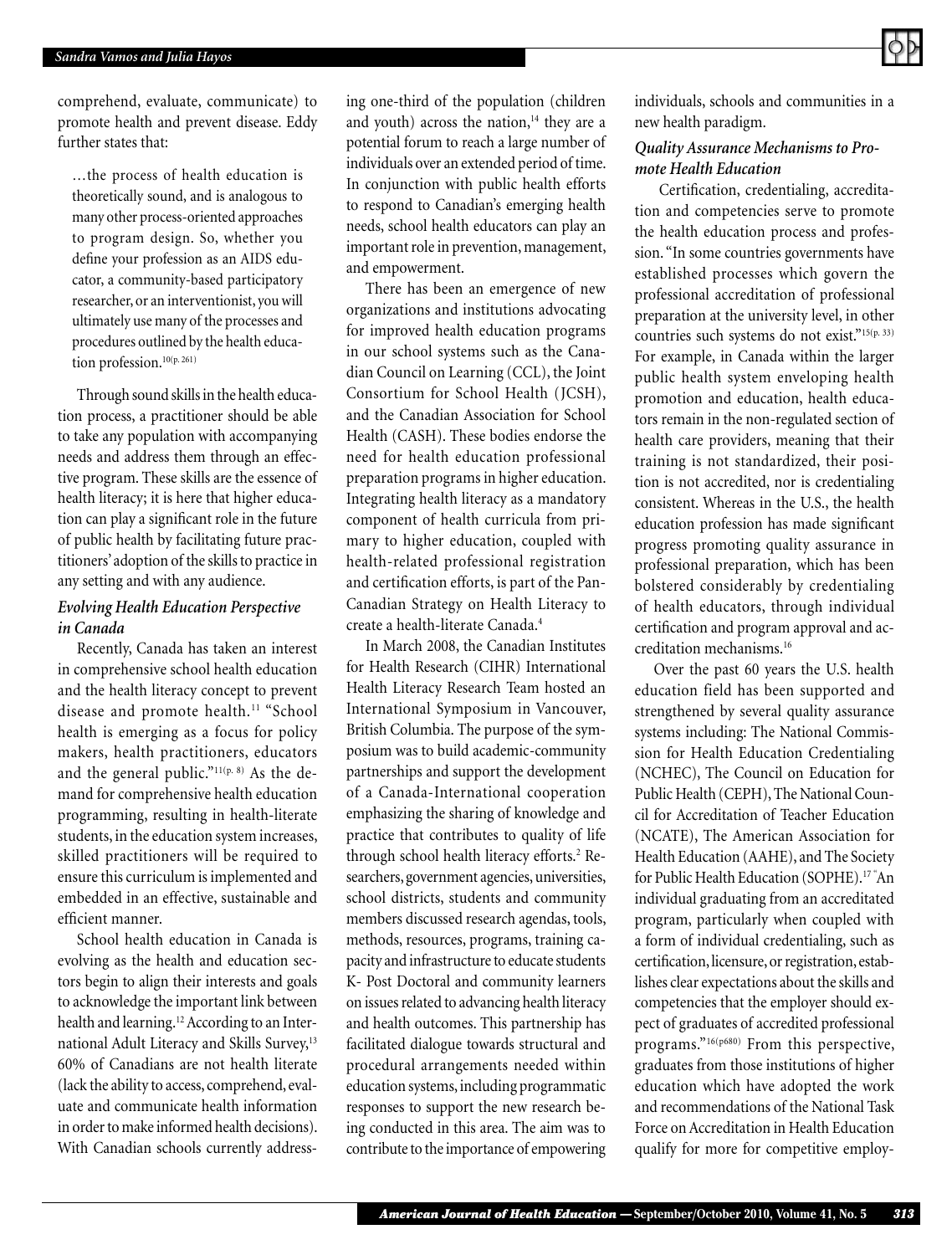ment opportunities and selected doctoral fellowships.16 The lack of standardization within the health education setting in Canada signals a lack of acknowledgement of the importance that accountability and credibility in this profession has on the health outcomes for Canadians.

Highlighting the international interest on common approaches for health promotion and education, a recent meeting took place at the University of Ireland, Galway, in June 2008, jointly organized by the International Union for Health Promotion and Education (IUHE), the Society for Public Health Education (SOPHE), and the U.S. Centers for Disease Control (CDC), with participation by international leaders, to discuss the development of core competencies and common approaches to academic programs, accreditation, and professional standards.<sup>18,19</sup> Differences in terminology, governing bodies and approval processes can make it challenging to compare standards and procedures across the globe.<sup>15</sup> The Galway consensus conference facilitated an international discussion on key approaches for improved professionalization of health promotion and education practitioners.

The purpose of the consensus conference was to start an exchange of international dialogue and facilitate the process regarding competency-based health specialists. It was concluded that the credentialing of health educators is a vital means in building infrastructure for the field in their country. Perhaps, the most important point is to explore the diversity and depth of professional ideas to advance the well-being of individuals and communities. Adopting educational improvements through local, regional, and national strategies have international implications. Enriching the health education and promotion experiences within respective contexts not only creates a renewed awareness of guiding standards and processes in jurisdictions, but also builds a notable foundation for global professionalism and workforces. This insightful exercise encourages Canada to introduce a concerted health education perspective endorsing the professionalization of health educators who

can play a key role in the disease prevention and health promotion process.

Currently, Canadian health promotion competencies are very new and a work in progress. The newly created Public Health Agency of Canada (PHAC) in 2004, launched a competency-based approach to public health workforce development.<sup>20</sup> In response, Health Promotion Ontario (HPO) released health promotion competencies for Canadians in April  $2007$ ,<sup>21</sup> which were shared with participants at the 19th Annual International Union for Health Promotion and Education Conference in Vancouver in June 2007 to solicit feedback with the purpose of refining competencies by end of June 2009. This followed with PHAC presenting the development of Canadian Core Competencies for key public health professions.20 Key Canadian and U.S. core health promotion competencies are shown in Table 1 and Table 2, respectively. The proposed competencies are not being promoted as part of a mandatory accreditation process, but rather to stimulate dialogue towards agreement while building required skill sets for health practice in Canada.<sup>22</sup> Higher education institutions in Canada need to revisit the extent of the implementation of the competencies in their degree programs. bridging key principles and values reflected in empowering educational opportunities with skills-based competencies underpinning health education and promotion programs describes a fundamental foundation in public health.

# *Health Educators and Advancing in the Field*

 Higher education can play a critical role within both the larger public health sector, and smaller, health education sub-sector in providing the training needed for individuals. Health education programming can offer learning opportunities designed to improve health literacy, foster motivation, and enhance skills and self-efficacy.<sup>23</sup> Furthermore, with this perspective health education can build competencies needed to translate research into practice settings required to successfully carry out public health goals for all Canadians.

Why has there not been a movement towards professionalization of health education in Canada? We can only speculate. While definitions and concepts can be complex in nature, emerging in scope and reflect cultural bias, clarifying meaning and relationship between terms is central to the development of practical action.<sup>23</sup> This is observable particularly in the Canadian context. According to a recent article titled *Development and Utilization of Professional Standards in Health Education and Promotion: US and UK Experiences*, 15 one of the most striking differences revealed is the different use of terminology around both the roles (i.e., health educator, health educator specialist, health promotion specialist, public health practitioner/specialist, health trainer, etc.) and the systems and processes (i.e., certification, accreditation, competencies, etc.). "We need to understand the different meanings that terminology has both in definition and in application in practice in different contexts."15(p. 40) Whereas the sole purpose and focus of our paper is not to conduct a comprehensive cross-cultural comparison of international quality assurance mechanisms, infrastructure and contexts, but to learn from international advancements to help guide the development and implementation of promising academic programs and their potential corresponding processes in Canada.

Limited university offerings in health education, deficient supporting resources (i.e., health education professors), and lack of supporting professional Canadian health education organizations (i.e., comparable to CNHEO) may have also prevented a movement towards professionalization of the health education profession in Canada. Furthermore, a focus on a population health approach (i.e., as seen in the creation of MPH programs) vs. individual health approach (i.e., health literacy as an outcome of health education programs), may have cumulatively delayed action. Regardless, whether health education is viewed as its own professional entity, or embedded under the public health umbrella, a requisite and common skill-set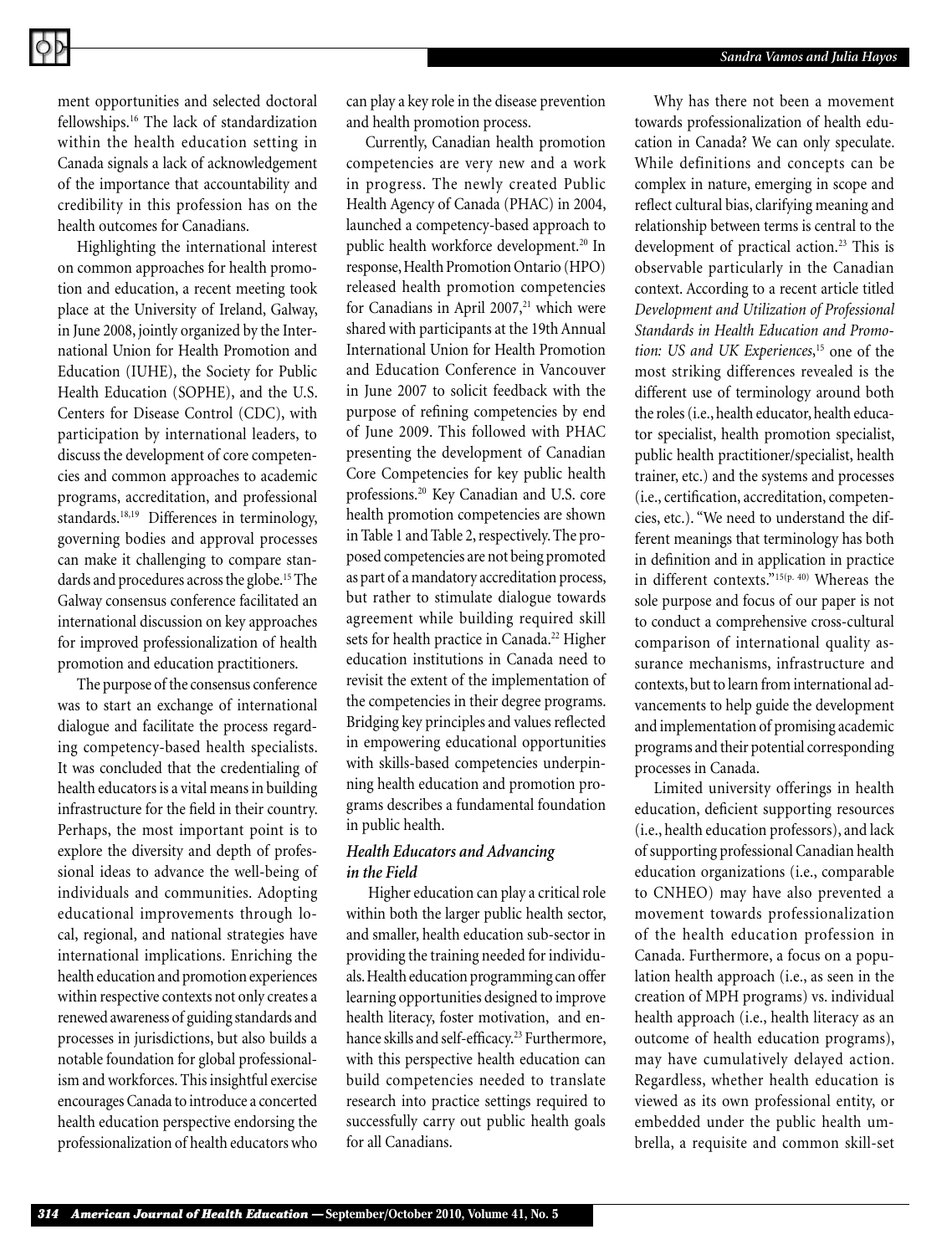

#### *table 1. Core Competencies and responsibilities for public Health Workers in Canada*

*Core Competencies for Public Health in Canadaa (Categories)b*

- I. Public Health Sciences (Key knowledge and skills related to public health sciences and the ability to apply knowledge to practice)
- II. Assessment and Analysis (Ability to collect, assess, analyze and apply information including data, facts, concepts and theories)
- III. Policy and Program Planning, Implementation and Evaluation
- IV. Partnerships, Collaboration and Advocacy (Ability to influence and work with others to improve health and wellbeing of the *public through the pursuit of a common goal)*
- V. Diversity and Inclusiveness (Ability to interact effectively with diverse individuals, groups and communities)
- VI. Communication (Interchange of ideas, opinions and information across several dimensions of communication)
- VII. Leadership (Ability to build capacity, improve performance and enhance the quality of working environments)

<sup>a</sup> Information from the Public Health Agency of Canada<sup>20</sup>

b Each category listed above consists of 36 competencies which further explain the roles of public health workers.

#### *table 2. responsibilities and Competencies for Health Educators in the United states*

*Responsibilities and Competencies for Health Educators in the United Statesa,b*

- I. Assess Individual and Community Needs for Health Education
- II. Plan Health Education Strategies, Interventions and Programs
- III. Implement Health Education Strategies, Interventions and Programs
- IV. Conduct Evaluation and Research Related to Health Education
- V. Administer Health Education Strategies, Interventions and Programs
- VI. Serve as a Health Education Resource Person
- VII. Communicate and Advocate for Health and Health Education

<sup>a</sup> Information from the NCHEC<sup>24</sup>

b Each responsibility listed above consists of 35 competencies and 163 sub-competencies—which further explain the roles of health educators.

for practitioners appear to surface amidst diverse terminology.

# *Responses for Future Directions in Health Education*

The creation of new core competencies for public health professionals in Canada is a step in the right direction to improve Canada's workforce and health outcomes. We would like to provide some discussion on how higher education can play a role in advancing the evolving and dynamic field of health education. This call for a health education perspective is not meant to replace, but help move the practice of public health forward in Canada. It is hoped that the developments within the Canadian context illustrate an awareness of an emerging field, which reflects a need for a proposed broader and effective health education practice.

# *1. Conversing for accountability throughout Higher Education*

This is an invitation for universities/colleges to discuss credentialing, competencies, certification, and accreditation for students, i.e., agreement regarding core principles, which will promote and support health educators' utilization of the health education process in translating research into practice and successful influence on public health outcomes. The relationship between the knowledge, skills and attitudes acquired through higher education and the new core competencies set out by the PHAC<sup>20</sup> must be reviewed to ensure health education and public health programming reflect the competencies needed to move the public health workforce in Canada, and abroad, forward. A proposed pan-Canadian higher

education health task force can serve as a venue to highlight and communicate effective programmatic approaches and models. This support and advocacy will help inspire others, build momentum, and further the application of health education with the goal of improved health literacy in Canada.

## *2. transcending Borders with Higher Education*

Global dialogue about the role higher education can play in facilitating key skills within the profession is needed to foster international collaboration with regards to health education issues and practice. Learning from others' approaches accelerates cross-boarder learning. An exchange of ideas may assist Canada in meeting its obligation to contribute to health on a global scale.

Discussions with U.S. key stakeholders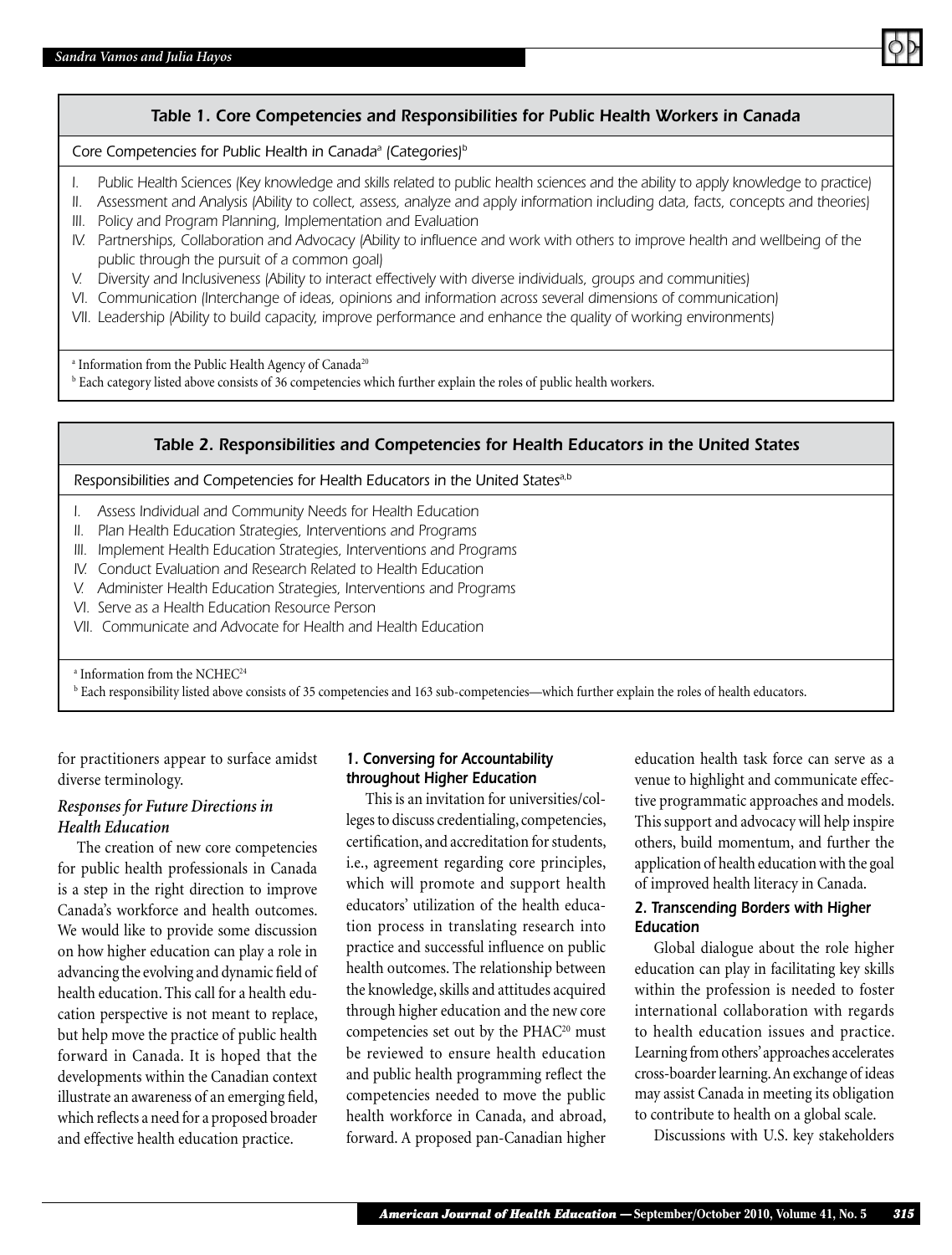| University<br>Degree/Faculty, Department, and/or Academic Unit<br>Location<br>Masters of Health Education (MEd/MA) <sup>b</sup><br>MEd/MA: Specializing in Health Education and Physical<br>Simon Fraser University<br>Burnaby, British Columbia<br>Activity, Faculty of Education<br>Masters of Public Health (MPH) <sup>c,d</sup><br>MPH (option to specialize in nursing), Faculty of Health<br>Lakehead University<br>Thunder Bay, Ontario<br>and Behavioural Sciences<br>Queen's University<br>MPH, Department of Community Health and Epidemiology<br>Kingston, Ontario<br>Simon Fraser University<br>MPH, Faculty of Health Science<br>Burnaby, British Columbia<br>Edmonton, Alberta<br>University of Alberta<br>MPH, Department of Public Health Sciences |
|--------------------------------------------------------------------------------------------------------------------------------------------------------------------------------------------------------------------------------------------------------------------------------------------------------------------------------------------------------------------------------------------------------------------------------------------------------------------------------------------------------------------------------------------------------------------------------------------------------------------------------------------------------------------------------------------------------------------------------------------------------------------|
|                                                                                                                                                                                                                                                                                                                                                                                                                                                                                                                                                                                                                                                                                                                                                                    |
|                                                                                                                                                                                                                                                                                                                                                                                                                                                                                                                                                                                                                                                                                                                                                                    |
|                                                                                                                                                                                                                                                                                                                                                                                                                                                                                                                                                                                                                                                                                                                                                                    |
|                                                                                                                                                                                                                                                                                                                                                                                                                                                                                                                                                                                                                                                                                                                                                                    |
|                                                                                                                                                                                                                                                                                                                                                                                                                                                                                                                                                                                                                                                                                                                                                                    |
|                                                                                                                                                                                                                                                                                                                                                                                                                                                                                                                                                                                                                                                                                                                                                                    |
|                                                                                                                                                                                                                                                                                                                                                                                                                                                                                                                                                                                                                                                                                                                                                                    |
|                                                                                                                                                                                                                                                                                                                                                                                                                                                                                                                                                                                                                                                                                                                                                                    |
| University of British Columbia<br>MPH, School of Population and Public Health<br>Vancouver, British Columbia                                                                                                                                                                                                                                                                                                                                                                                                                                                                                                                                                                                                                                                       |
| University of Saskatchewan<br>MPH, Faculty of Community Health and Epidemiology<br>Saskatoon, Saskatchewan                                                                                                                                                                                                                                                                                                                                                                                                                                                                                                                                                                                                                                                         |
| · MPH Epidemiology<br>University of Toronto -<br>• MPH Community Nutrition<br>Department of Public<br>Toronto, Ontario<br>• MPH Health Promotion<br><b>Health Sciences</b><br>• MPH Occupational and Environmental Health                                                                                                                                                                                                                                                                                                                                                                                                                                                                                                                                          |
| University of Waterloo<br>MPH, Faculty of Applied Health Sciences<br>Waterloo, Ontario                                                                                                                                                                                                                                                                                                                                                                                                                                                                                                                                                                                                                                                                             |
| Masters of Health Promotion (MA/MSce/MPH)                                                                                                                                                                                                                                                                                                                                                                                                                                                                                                                                                                                                                                                                                                                          |
| MA Health Promotion, School of Health and Human<br>Halifax, Nova Scotia<br>Dalhousie University<br>Performance                                                                                                                                                                                                                                                                                                                                                                                                                                                                                                                                                                                                                                                     |
| Master of Health Promotion, School of Kinesiology and<br>Kingston, Ontario<br>Queen's University<br><b>Health Sciences</b>                                                                                                                                                                                                                                                                                                                                                                                                                                                                                                                                                                                                                                         |
| MPH Health Promotion, Centre for Health Promotion<br>Edmonton, Alberta<br>University of Alberta<br><b>Studies</b>                                                                                                                                                                                                                                                                                                                                                                                                                                                                                                                                                                                                                                                  |
| Masters of Community Health Sciences (MScCHf/MSc/MA)                                                                                                                                                                                                                                                                                                                                                                                                                                                                                                                                                                                                                                                                                                               |
| MA Applied Health Sciences - Community Health Spe-<br>St Catherine's, Ontario<br>cialization, Faculty of Applied Health Sciences<br><b>Brock University</b>                                                                                                                                                                                                                                                                                                                                                                                                                                                                                                                                                                                                        |
| MSc-Health Sciences, Faculty of Applied Health Sciences<br>St Catherine's, Ontario                                                                                                                                                                                                                                                                                                                                                                                                                                                                                                                                                                                                                                                                                 |
| MSc Community Health and Epidemiology, Faculty of<br>Dalhousie University<br>Halifax, Nova Scotia<br>Medicine                                                                                                                                                                                                                                                                                                                                                                                                                                                                                                                                                                                                                                                      |
| Simon Fraser University<br>MSc, Faculty of Health Sciences<br>Burnaby, British Columbia                                                                                                                                                                                                                                                                                                                                                                                                                                                                                                                                                                                                                                                                            |
| MSc Community Health, Faculty of Medicine<br>University of Laval<br>Laval, Quebec                                                                                                                                                                                                                                                                                                                                                                                                                                                                                                                                                                                                                                                                                  |
| MSc Community Health, Faculty of Medicine<br>University of Montreal<br>Montreal, Quebec                                                                                                                                                                                                                                                                                                                                                                                                                                                                                                                                                                                                                                                                            |
| University of Manitoba<br>MSc, Department of Community Health Sciences<br>Winnipeg, Manitoba                                                                                                                                                                                                                                                                                                                                                                                                                                                                                                                                                                                                                                                                       |
| University of Northern British<br>MSc Community Health Sciences, Faculty of Health Sci-<br>Prince George, British Columbia<br>Columbia<br>ence                                                                                                                                                                                                                                                                                                                                                                                                                                                                                                                                                                                                                     |
| University of Toronto<br>MScCH, Department of Public Health Sciences<br>Toronto, Ontario                                                                                                                                                                                                                                                                                                                                                                                                                                                                                                                                                                                                                                                                           |

a This is not an exhaustive list of all graduate program offerings in Canada within the areas of Public Health, Health Promotion, Community Health Sciences, and Health Education

b MEd/MA denotes Master of Education and Master of Arts, respectively

c Some Schools of Public Health offer research-oriented programs as MSc degree options

d MPH denotes Master of Public Health

e MSc denotes Master of Science

**fMScCH** denotes Master of Science in Community Health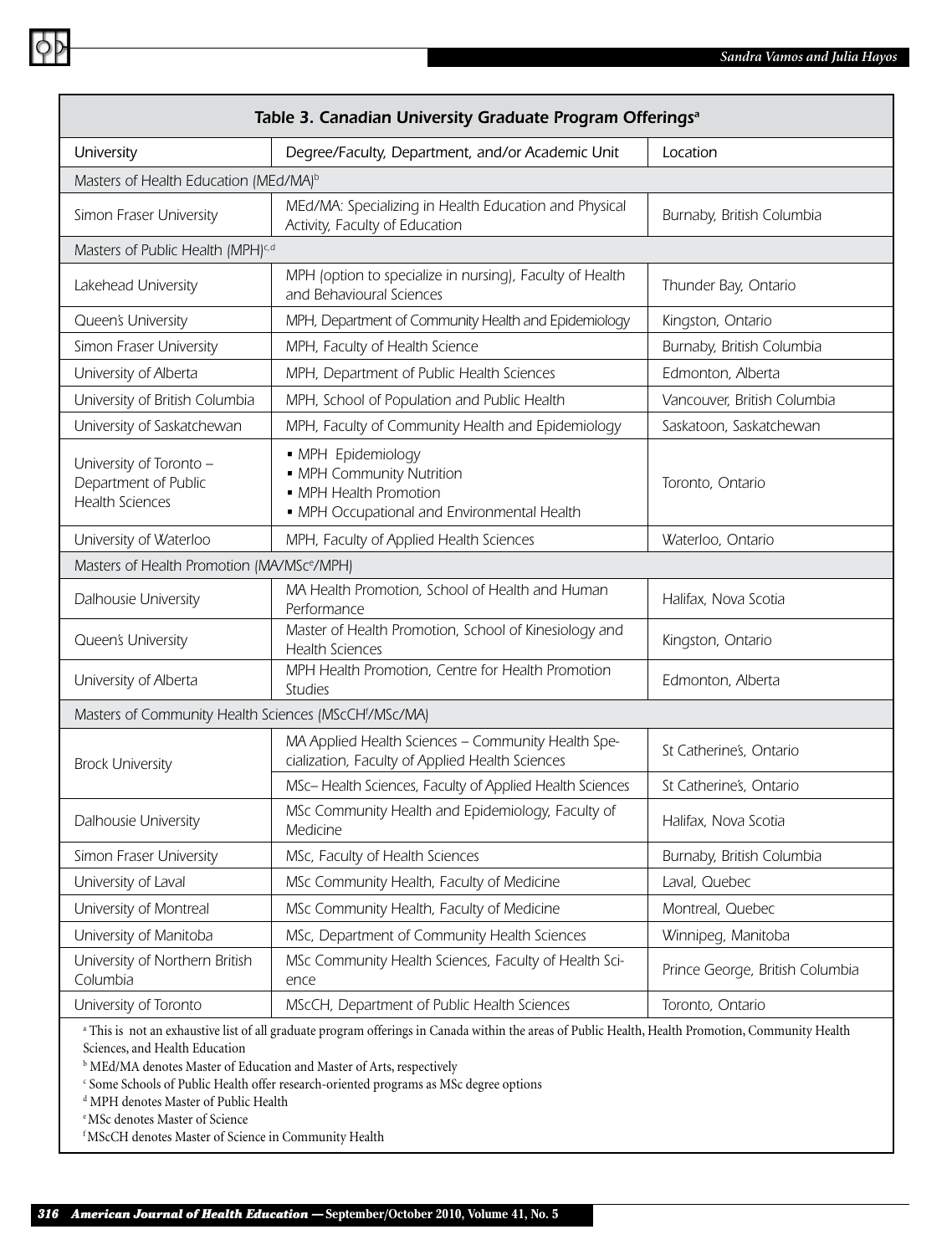to discuss significant historical progress in professional preparation of health education, outgrowth of past efforts and lessons learned would be beneficial to collaborate on future recommendations. Specifically, the U.S. National Task Force on Accreditation in Health Education, CNHEO, SOPHE, NCHEC, AAHE, university systems, and government are appropriate entities to build on work already conducted. Observing common approaches and elements among these stakeholders that unified active partnerships and strengthened support for professional preparation in health education would help inform Canada's context.

The internationalization of health necessitates a global approach to engage with critical health issues, practices, and policies. Higher education represents one avenue to map out a pathway to connect health advocates (i.e., researchers, academics, practitioners, students, allied health workers, etc.) globally enabling international/ intersectoral collaboration to improve health outcomes. Canada's active involvement will reflect the support of university programs whose interests include highquality, health literate individuals qualified to enter the workforce.

## *3. Health Education in Canada: filling the Workforce gap through Higher Education*

The growing interest in the health education perspective in the Canadian public health system requires practitioners trained in the health education process to translate knowledge into practice. Higher education is critical to foster skilled health educators who can utilize the health education process to translate scientific knowledge with community participation into practice. These graduates can help fill the gap between research and practice. Research in the broad field of public health is critical to understanding the evolving health issues plaguing people worldwide. Moreover, in order to effectively utilize this research, we need skilled, health literate workers who are able to synthesize, amalgamate, and translate this research into practice to inform, create, implement and evaluate successful health

education programs in a variety of settings. Engaging in the health education process in higher education allows for the acquisition of the knowledge, skills, and competencies needed to successfully carry out this task.

#### *ConCLUsion*

by placing health education and its critical processes on the academic map in Canada we can simultaneously improve the health education profession and health and learning outcomes of all citizens. Increasing awareness of the issue of health literacy in Canada and beyond among the public and specific audiences is a Canadian priority.<sup>4</sup> At present, national and international meetings, scholarly reports and professional developments all indicate a renewed commitment and the rethinking of health education and health promotion with its applicability in the diverse workforce. It is hoped that a wider consultation continues pertaining to the important role of higher education excellence supporting health educators and those who are occupationally bound.

Universities and their collaborators can be viewed as an interactive vehicle within engaged systems of knowledge translation processes. A successful model is based on the principal that students actively participate and are committed from the onset and exercise initiative and ownership in the participatory partnership among academic researchers, faculty, and community members in the health education process. It is not a matter of one-size-fits-all in academe, but rather the role the institution plays is unique to context and setting. Whereas health education leadership has undergone expansion by supportive professional organizations and networks, there continues to be questions of how higher education can project growth and attain achievements in the field. This is worthy of ongoing discussion to enhance the dynamic profession by translating academic innovation into individual, local, regional, national and international well-being.

## *rEfErEnCEs*

1. Joint Task Group on Public Health Human Resources. *Building the Public Health Work Force*  *for the 21st Century: A Pan-Canadian Framework for Public Health Human Resource Planning*. Published October, 2005. Available at: http:// www.phac-aspc.gc.ca/phppsp/pdf/buildingthepublichealthworkforcefo%20the-21stce.pdf. Accessed June 01, 2009.

2. british Columbia Health Literacy Research Team. CIHR School Health Literacy Research Symposium*.* Symposium Conducted at the Meeting of the First International Health Literacy Symposium and Working Meetings; March 2001; Vancouver, Canada.

3. Nutbeam D. Health literacy as a public health goal: A challenge for contemporary health education and communication strategies into the 21st century. *Health Promot Int.*  2000;15(3):259-267.

4. Rootman I, Gorden El-bihbety D. *A Vision for a Health-Literate Canada: Report of the Expert Panel on Health Literacy*. Canadian Public Health Association: Ottawa, ON; 2008.

5. World Health Organization. *Ottawa Charter for Health Promotion*. Geneva, Switzerland: World Health Organization; 1986.

6. Kickbusch I, Wait S, Maag D. Navigating health: The role of health literacy. 2005. Alliance for Health and the Future. Published in 2005. Available at: http://www.ilonakickbusch.com/ health-literacy/NavigatingHealth.pdf. Accessed January 28, 2010.

7. Nutbeam D. The evolving concept of health literacy. *Soc Sci Med*. 2008;67(12):2072- 2078.

8. Aylesworth-Spink S. Public health degrees increase in Canada: Universities rush to offer masters in public health. Published August, 2009. Available at: http://canadianuniversities. suite101.com/article.cfm/public\_health\_degrees\_increase\_in\_canada. Accessed September 27, 2009.

9. Coalition of National Health Education Organizations. Working agreement: Introduction. Updated September 9, 2009. Available at: http://www.cnheo.org/index.html. Accessed January 18, 2010.

10. Eddy J. Epistemology of the health education process. *Am J Health Educ*. 2006;37(5):258-270.

11. McCall D. The history and future of school health in Canada and other countries. Updated November 2, 2003. Available at: http://www. safehealthyschools.org/CSHTrendReport.pdf.